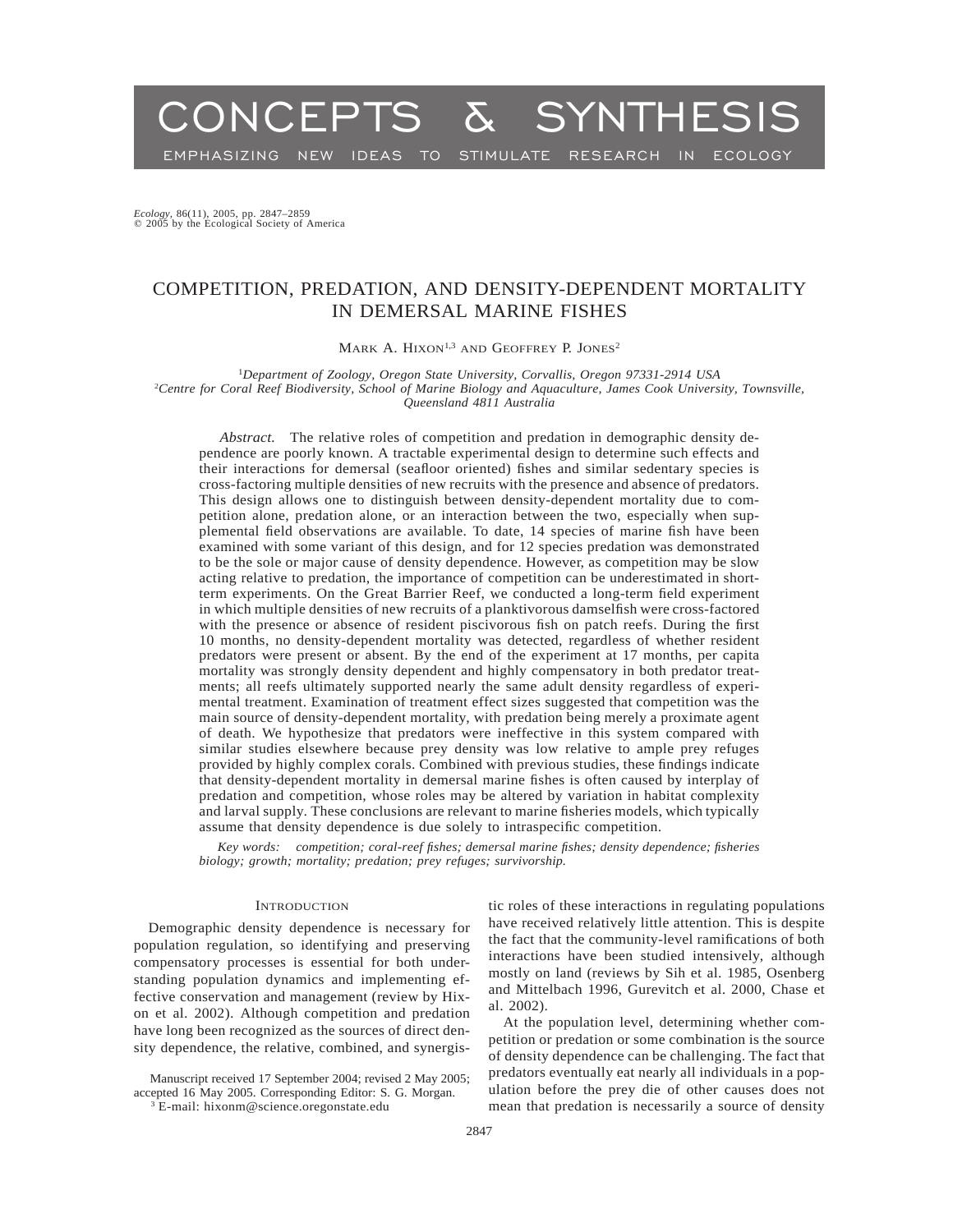dependence. Individuals weakened or exposed by competition, perhaps with subsequent effects of disease or parasites, are often eaten before dying of starvation or pathogens. In such cases, competition is the ultimate cause of density dependence, and predation is merely the proximate agent of death. For predation to cause density-dependent mortality of prey, there must be some combination of an aggregative response or Type 3 functional response over short time periods, or of a developmental response or appropriate numerical response over longer temporal scales (reviews by Murdoch and Oaten 1975, Taylor 1984). Directly determining the presence of such predatory responses is problematic, especially in systems with multiple species of predator (reviews by Polis et al. 1989, Sih et al. 1998, Abrams and Ginzburg 2000).

The importance of examining competition and predation simultaneously in studies of density dependence lies in the potential for interactions or synergistic effects (reviews by Sih et al. 1985, 1998, Gurevitch et al. 2000). Predation may moderate competition among prey (reviews by Connell 1975, Gurevitch et al. 2000). Alternatively, at high densities with consequent competition for food, the slower growth of young individuals may make them more susceptible to predation for a longer period (reviews by Sogard 1997, Jones and McCormick 2002). Predation may also induce competition among prey for refuge space (reviews by Jeffries and Lawton 1984, Hixon and Beets 1993). Interference competitors may displace inferior competitors from relatively safe microhabitats, rendering them more susceptible to predation. In such cases, densitydependent mortality of prey may occur only where both their competitors and predators are present (Carr et al. 2002, Holbrook and Schmitt 2002).

# *Experimental test for the source of density-dependent mortality*

Interactive effects of predation and competition can be revealed by factorial experiments that manipulate both predators and potential competitors orthogonally (Sih et al. 1985, Gurevitch et al. 2000). Unfortunately, such field manipulations are often extremely difficult. Of 139 experiments reviewed by Sih et al. (1985), only 17 manipulated both predators and competitors. Harrison and Cappuccino (1995) reviewed experimental tests for the presence of density dependence caused by predation and competition in both invertebrates (64 tests) and vertebrates (40 tests). Over 89% of 47 studies designed to test for competition (bottom-up density dependence) found it, whereas only 38.5% of 13 studies designed to test for predation in the broadest sense (topdown density dependence) found it. Competition caused density dependence among invertebrates (mostly insects) much more frequently than predation, whereas competition and predation were more equally evident as sources of density dependence in vertebrates. Combined and synergistic effects were not examined.

Additionally, although predators can be recognized by careful observation, identifying putative heterospecific competitors to manipulate can be difficult, especially in complex biotas. These issues are further complicated when species are distributed as metapopulations (Hixon et al. 2002). Sandin and Pacala (2005*a*) have suggested an observational means of distinguishing competitive vs. predatory sources of population regulation in such systems based on analytical models.

If the specific goal is to examine the relative roles of competition and predation in causing within-generation, density-dependent mortality in a local population over a particular time period, an effective experimental approach is to examine the per capita mortality rates of a naturally occurring range of densities of a prey species in both the presence and absence of its predators (Caley et al. 1996, Forrester and Steele 2000, Hixon and Webster 2002). Fig. 1 (cf. Forrester and Steele 2000, Hixon and Webster 2002) shows the four alternative outcomes of this experimental design based on two reasonable assumptions, both of which are tested by examining the results of the experiment. First, we assume that prey mortality in fact increases in the presence of predators, which is true in every study we have examined. Second, we assume that there is no inverse density dependence (or depensation) in mortality, which is not always the case (e.g., marine fishes: Booth 1995, Sandin and Pacala 2005*b*). Given these assumptions, the four possible experimental outcomes provide insight on the presence and source of density dependence as follows:

1) The null outcome is that prey mortality is density independent regardless of the presence or absence of predation (Fig. 1A, Case 1). In this scenario, mortality is not a source of local density dependence, and predation simply adds some level of density-independent loss. This outcome has been proposed as evidence for ''recruitment limitation'' (sensu, Doherty and Fowler 1994, Doherty 1998; but see Doherty 2002, and see also Chesson 1998, Hixon 1998, Armsworth 2002, Sandin and Pacala 2005*a*). Of course, population regulation can still occur via processes other than mortality (e.g., marine fishes: Hixon and Webster 2002, Sandin and Pacala 2005*a*).

2) If mortality is density dependent only in the experimental absence of predators, then predation normally keeps prey densities below levels where competition occurs (Fig. 1B, Case 2). In this scenario, competition is the sole potential source of density-dependent mortality, but is not normally expressed.

3) If mortality is density dependent only in the presence of predators, then predation is certainly at least the proximate source of density dependence (Fig. 1C). The question then becomes whether competition is necessary for predation to be effective, such as where competition for physical refuges exposes excess prey to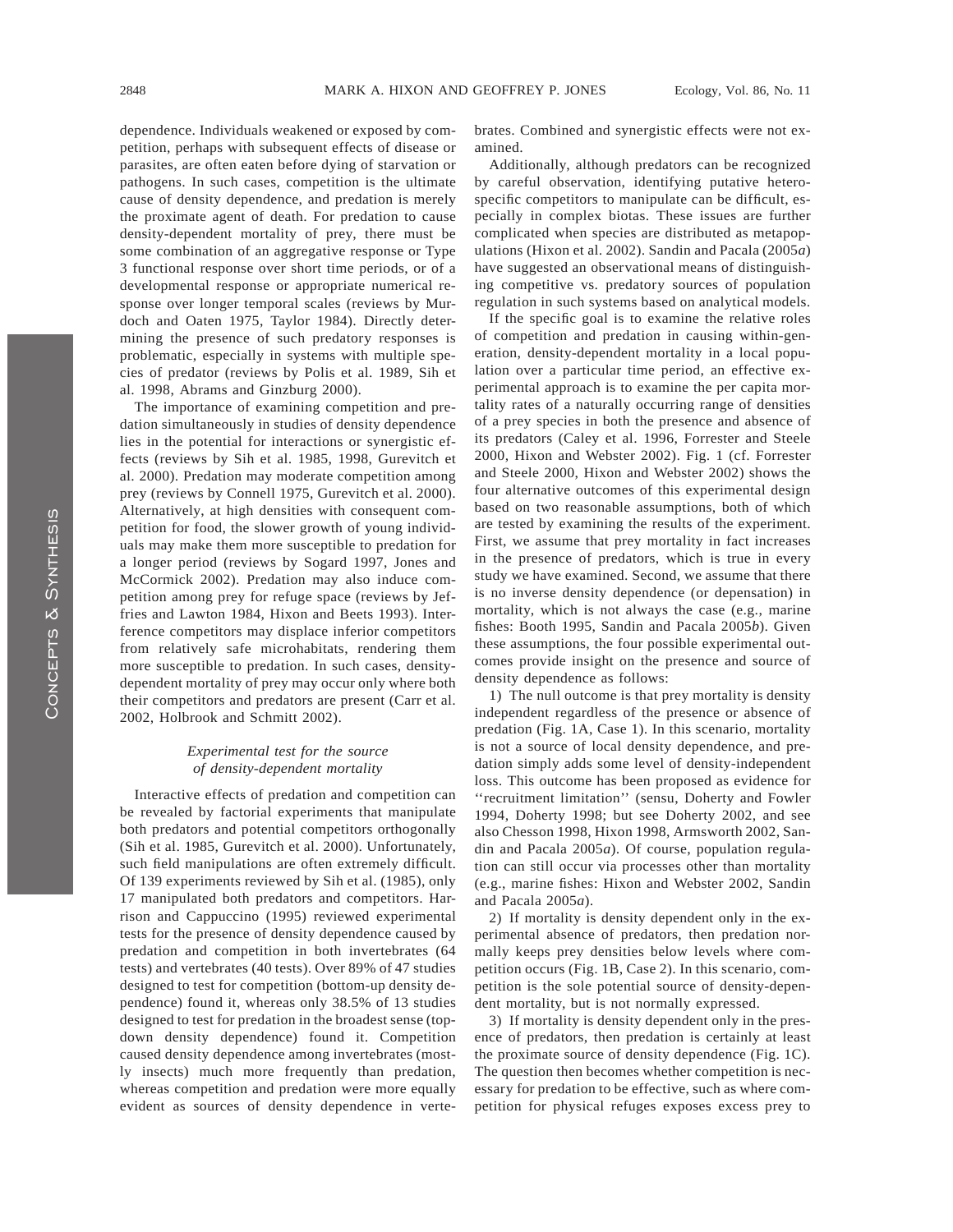

FIG. 1. Source of density-dependent mortality determined from alternate outcomes (some with required supplemental observations) of an experimental design that cross-factors a range of densities of new recruits with the presence  $(P+)$  and absence  $(P-)$  of their predators. Note that the density-dependent curves may be linear or curvilinear. For outcome D, the curves will probably not be parallel in Case 5. Cases demonstrated previously in demersal marine fishes are shown in squares (see Table 1). Case 6, demonstrated by this study, is circled.

predators (Case 3). This question can be answered by supplemental behavioral observations in the case of interference competition, and by full orthogonal manipulations of predators and potential competitors in the case of interspecific competition. If competition does not play a role, then predation is the sole source of density-dependent mortality, which is predicted to occur when predation acts rapidly compared to competition (Case 4).

4) Finally, if mortality is density dependent regardless of the presence or absence of predators (Fig. 1D), then there are two alternative causes. First, density dependence may normally be caused by predation alone, or in the absence of predators, by competition alone (Case 5). In this scenario, it would be improbable that the mortality curves would be parallel, as illustrated in Fig. 1D, but both would have positive slopes. Second, competition may be of overriding importance regardless of whether predators are present or absent, such that predation is not a source of density dependence (Case 6). In this scenario, the two mortality curves would be parallel, with predators merely adding some

level of density-independent mortality onto the density dependence already caused by competition.

Three caveats are important in applying this experimental design. First, the temporal scale of the experiment (i.e., the rates at which competition and predation occur in relation to the duration of the experiment) will affect both outcome and interpretation. During the lifespan of a particular cohort, predation often acts early and rapidly by affecting small juvenile prey (review by Murdoch and Oaten 1975), especially in demersal marine fishes (reviews by Hixon 1991, Myers and Cadigan 1993). In contrast, although competition may retard individual rates of growth and development in the short term (Jones 1986, 1987), it may take much more time for competition alone to cause substantial mortality in the absence of predators, especially in the case of exploitative competition for food (vs. aggression and other forms of interference competition; Jones 1987, Jones and McCormick 2002). In the long run, if it takes the same time for density-dependent mortality to occur regardless of whether predators are present or absent, then competition can be considered the ultimate source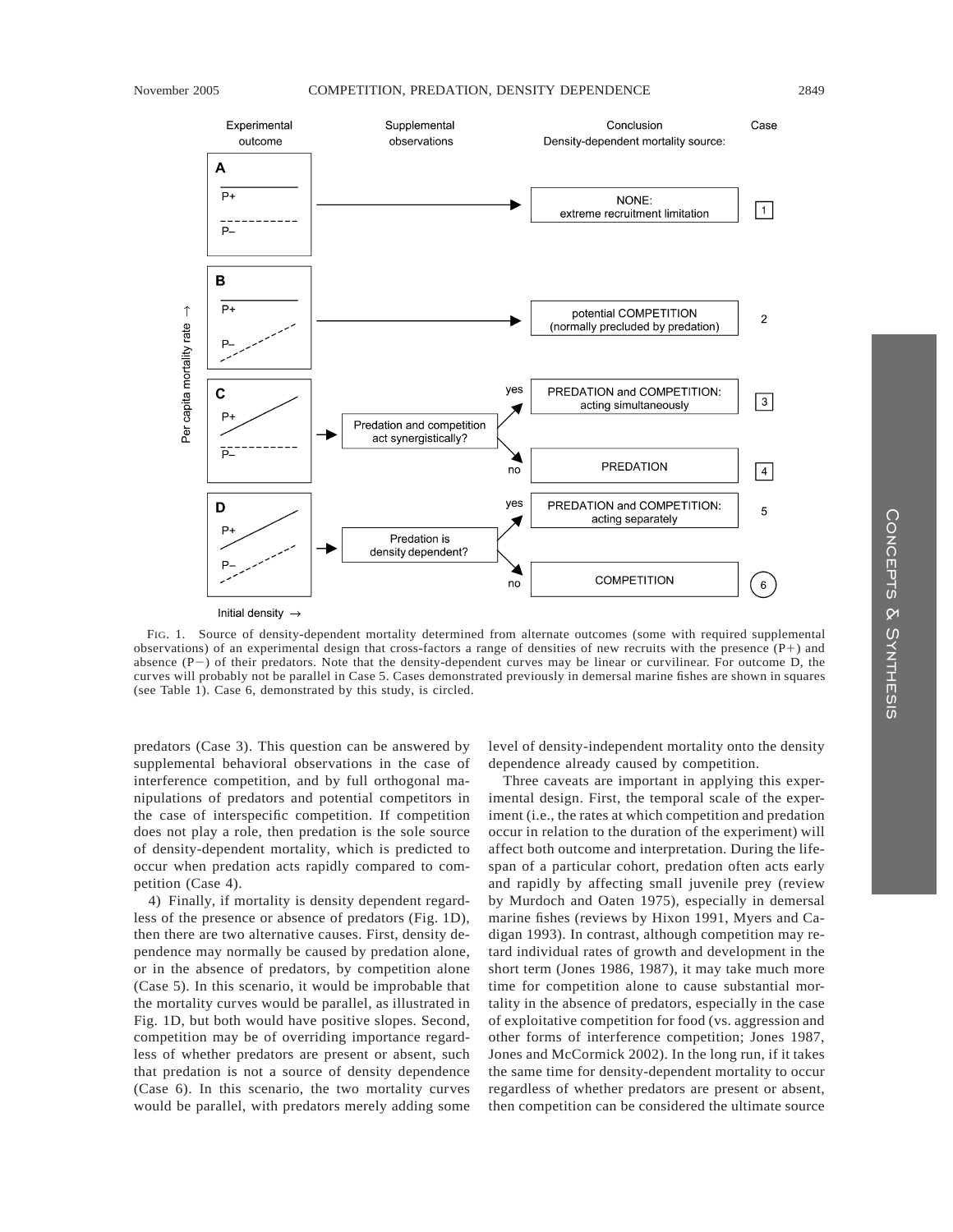of density dependence. In any case, if it takes substantial time for density-dependent mortality to occur, then short-term experiments may conclude in error that mortality is density independent.

Second, the experiments described here are designed to determine the circumstances under which densitydependent mortality occurs over specific natural ranges of density and scales of space and time, not the relative importance of density dependence vs. density independence in general. The latter question is certainly valuable in its own right, and relevant analyses have been developed (see Schmitt et al. 1999, Osenberg et al. 2002), but this issue is not the focus of this synthesis. We see substantial density-independent processes as ubiquitous and important in the marine realm, yet understanding population regulation requires identification of the processes causing density dependence.

Third, the four alternatives illustrated in Fig. 1 obviously represent ideal cases. In reality, the mortality curve can be linear or curvilinear, and vary from strongly density dependent (steep slope) to density independent (zero slope). Fortunately, fully factorial experimental designs are amenable to both regression approaches and two-factor (prey density  $\times$  predator presence–absence) ANOVA. Interpretation of outcomes can be facilitated statistically by examining the relative magnitude of density vs. predation effects (Graham and Edwards 2001). For example, if the statistical effect size of density is substantial and that of predation is negligible, then competition is indicated as the primary source of density dependence.

Overall, the factorial experimental design is especially valuable in studies of open populations, including plants with wind-dispersed seeds, insects with dispersive life history stages, and many marine organisms with dispersive larvae and other propagules (Caley et al. 1996). In such populations, recruitment of juveniles from outside the local population may be independent of local reproductive output, so mortality may be the most important source of local density dependence (Hixon et al. 2002). Regarding the focus of this paper demersal marine fishes—there is increasing evidence that local density dependence manifests as mortality of new recruits (reviews by Myers and Cadigan 1993, Bailey 1994, Hixon and Webster 2002, Osenberg et al. 2002). Although there have been numerous single-factor studies investigating competition and predation separately, the relative roles of these interactions in causing density-dependent mortality in marine fishes have been explored only recently.

# *Density-dependent mortality in demersal marine fishes*

The above experimental design and its variants have been previously applied to new recruits of about a dozen species of marine fish, all small demersal species (Table 1). Although all studies occurred in shallow subtidal habitats (temperate kelp forests, tropical coral reefs), a reasonable breadth of families (Scorpaenidae, Embiotocidae, Pomacentridae, Labridae, Gobiidae) and geographic regions (Australia, Bahamas, California, French Polynesia) are represented.

Overall, experimental studies of 12 of 14 species demonstrated that predation was an important source of density-dependent mortality (Table 1, Cases 3 or 4). The two exceptions indicated density-independent mortality (Case 1) in experiments lasting from 30 to 140 days (Forrester and Steele 2000, Webster 2002). Except for the results reported here, no previous studies have found that competition is important in the absence of predators (Fig. 1, Cases 2 or 5), or that competition is of overriding importance, regardless of the presence or absence of predators (Case 6). Prior field experiments ranged from two hours to 140 days in duration, suggesting the possibility that some were so short that they underestimated the importance of competition for food and other nonrefuge resources.

Here, we report a factorial manipulation of conspecific recruit density and resident predators over a period long enough to estimate their relative and interactive effects on survival to adulthood. We synthesize our results with prior studies to provide a conceptual framework regarding the processes causing density-dependent mortality in demersal marine fishes and perhaps other species with similar life histories.

#### **METHODS**

# *Study system*

The study species is one of the most common damselfishes (Family Pomacentridae) on shallow parts of the Great Barrier Reef, the Ambon damselfish (*Pomacentrus amboinensis*). Growing to a total length of  $\sim$ 11 cm (8 cm standard length), this species feeds in loose aggregations near patches of spatially complex corals, taking refuge in these corals when approached by predators and at night (Allen 1991). At the study site in the lagoon of Lizard Island on the northern Great Barrier Reef (14 $\degree$ 40' S, 145 $\degree$ 28' E; see Appendix A), *P. amboinensis* is particularly abundant on patches of the dominant, highly complex, branching coral, *Porites cylindrica*, which provides ample refuge space relative to other corals (Fig. 7). The sand-bottom lagoon at this site, 8–12 m deep, is lined mostly by this coral, large thickets of which occasionally break off during major storms and roll to the lagoon floor, forming distinct patch reefs that support tens of reef-fish species and hundreds of individuals (Webster 2002, Webster and Almany 2002). Although *P. amboinensis* is reported to consume both benthic algae and zooplankton (Allen 1991), the reefs we studied comprised live coral and supported virtually no algae. Thus, we observed this species feeding only on passing plankton.

## *Experimental design*

We tested the predictions in Fig. 1 by examining survivorship of new recruits of *P. amboinensis* sub-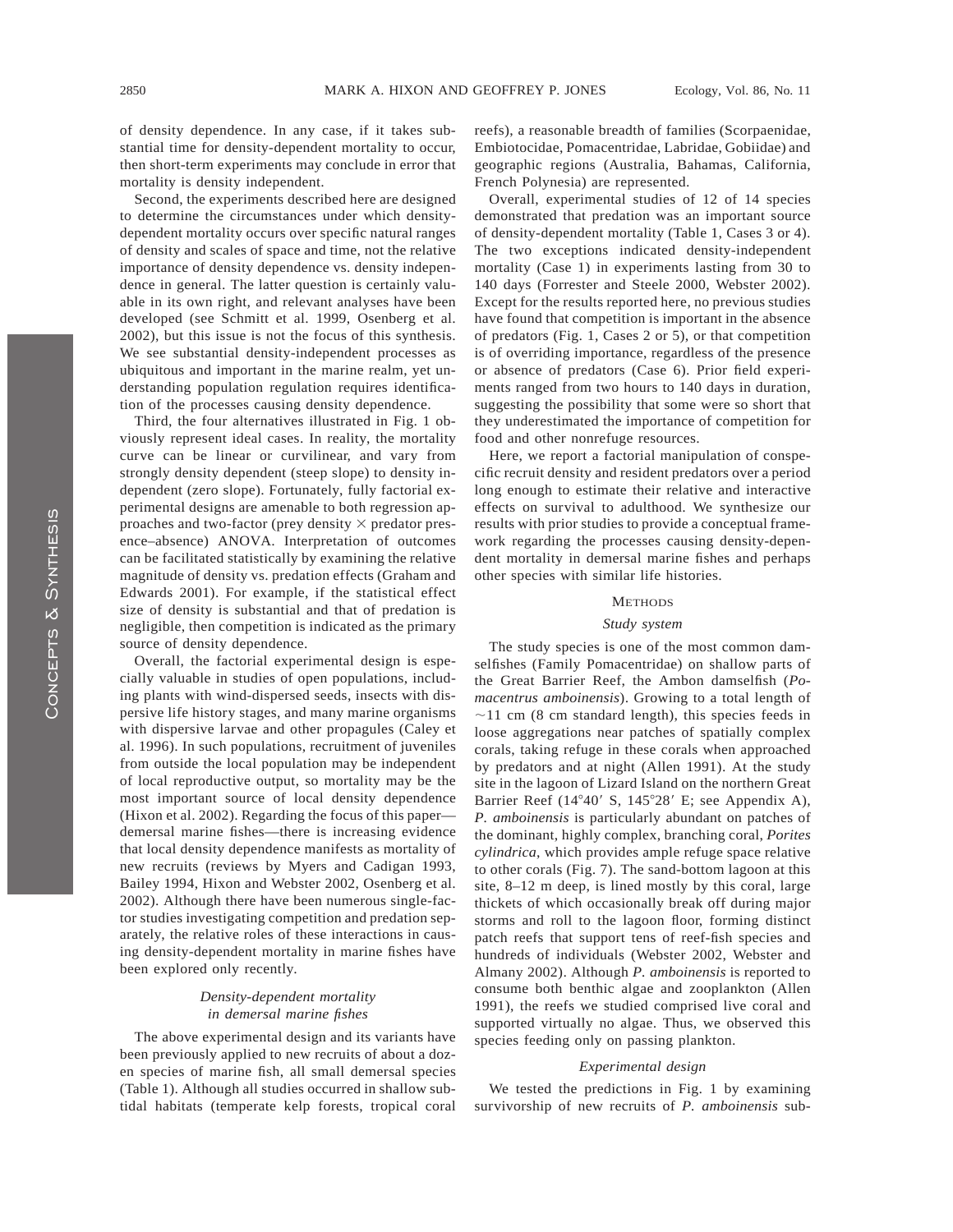| Species<br>(common name)    | Location and<br>habitat | Duration<br>$(d \text{ or } h)$ | Results<br>(see Fig. 1) | Source                      |
|-----------------------------|-------------------------|---------------------------------|-------------------------|-----------------------------|
| Chromis cyanea              | <b>Bahamas</b>          | 30d                             | Case 4                  | Hixon and Carr (1997)       |
| (blue chromis)              | coral reef              |                                 |                         |                             |
| Acanthochromis polyacanthus | Australia               | $<$ 2 d                         | Case 4                  | Connell (1998)              |
| (spiny chromis)             | coral reef              |                                 |                         |                             |
| Coryphopterus dalli         | California              | 21d                             | Case $3$ or $4$         | Forrester and Steele        |
| (blue-banded goby)          | kelp forest             |                                 |                         | (2000)                      |
| Coryphopterus glaucofraenum | <b>Bahamas</b>          | $30 - 55$ d                     | Case 4                  | Forrester and Steele        |
| (bridled goby)              | coral reef              |                                 |                         | (2000)                      |
| Coryphopterus nicholsii     | California              | $30-140$ d                      | Case 1                  | Forrester and Steele        |
| (black-eye goby)            | kelp forest             |                                 |                         | (2000)                      |
| Brachyistius frenatus       | California              | 2 <sub>h</sub>                  | Case 4                  | Anderson (2001)             |
| (kelp perch)                | kelp forest             |                                 |                         |                             |
| Stegastes partitus          | <b>Bahamas</b>          | 54 d                            | Case 3                  | Carr et al. (2002)          |
| (bicolor damselfish)        | coral reef              |                                 |                         |                             |
| Dascyllus flavicaudus       | French Polynesia        | 3d                              | Case 3                  | Holbrook and Schmitt        |
| (yellow-tailed dascyllus)   | coral reef              |                                 |                         | (2002)                      |
| Dascyllus trimaculatus      | French Polynesia        | $3-10d$                         | Case 3                  | Holbrook and Schmitt        |
| (three-spot dascyllus)      | coral reef              |                                 |                         | (2002)                      |
| Thalassoma hardwicke        | French Polynesia        | 7d                              | Case $3$ or $4$         | Shima (2002)                |
| (six-bar wrasse)            | coral reef              |                                 |                         |                             |
| Pomacentrus amboinensis     | Australia               | 50d                             | Case $3$ or $4$         | Webster $(2002)$            |
| (Ambon damselfish)          | coral reef              |                                 |                         |                             |
| Neopomacentrus cyanomos     | Australia               | 50d                             | Case 1                  | Webster $(2002)$            |
| (regal demoiselle)          | coral reef              |                                 |                         |                             |
| Gramma loreto               | <b>Bahamas</b>          | 50 d                            | Case 4                  | Webster $(2003)$            |
| (fairy basslet)             | coral reef              |                                 |                         |                             |
| Sebastes atrovirens         | California              | 27d                             | Case $3$ or $4$         | Johnson ( <i>in press</i> ) |
| (kelp rockfish)             | kelp forest             |                                 |                         |                             |

TABLE 1. Previous field experiments that have examined the relative roles of predation and competition in testing for density-dependent mortality of demersal marine fishes.

*Notes:* Results are presented in chronological order of publication date as cases presented in Fig. 1. Note that all previous studies have demonstrated Cases 1, 3, and 4, and that some results were somewhat equivocal because supplemental data were unavailable to distinguish between Cases 3 and 4.



FIG. 2. Map of Lizard Island showing the location and layout of 48 comparably sized patch reefs of *Porites cylindrica* used in the experiment. Individual reefs not illustrated extended clockwise along the perimeter of the lagoon, as shown.

jected to cross-factored densities (5, 15, and 25 recruits per reef) and risk of predation (resident predators present vs. absent) on comparable sets of patch reefs. In October 1993, divers manipulated 48 patch reefs of *P. cylindrica* coral in the lagoon of Lizard Island, standardizing their size (3 m long  $\times$  1 m wide  $\times$  0.75 m tall) and isolation (30 m from each other as well as from other reefs; Fig. 2). Tagging studies demonstrated that between-reef movement of *P. amboinensis* was negligible at these distances (G. P. Jones, *unpublished* data). The resident fish communities appeared unaffected by habitat standardization, yet, nonetheless, the start of the experiment was delayed for three months to provide an adjustment period. As reefs were located linearly along the edge of large contiguous lagoonal reefs (Fig. 2), a randomized block design incorporating eight reefs in each of the six treatments was used to minimize any confounding effects of natural gradients across the lagoon. The experiment began in January 1994 at the end of the recruitment season, after which there was no subsequent larval settlement for that season. This timing ensured that experimental cohorts were not confounded by subsequent recruitment during the same year. In establishing reef treatments, we first manipulated predators, then adjusted recruit densities.

Resident predators were removed from ''predatorabsent'' reefs by divers using hand nets and the fish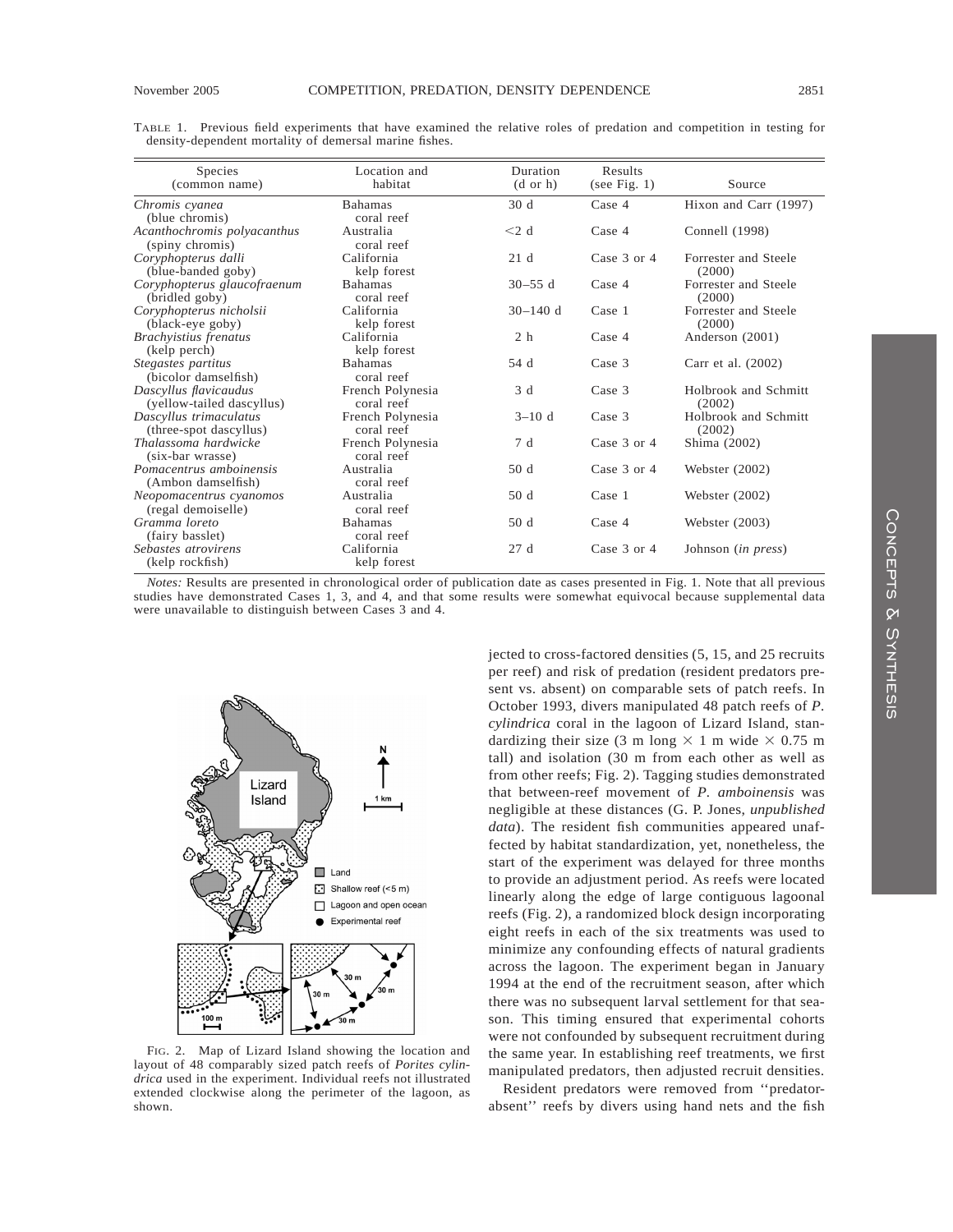anesthetic quinaldine. To determine the appropriate ''predator-present'' treatment, we determined from preliminary censuses that the two most common of six species of site-attached predators resident on these patch reefs, accounting for 84% of all individuals, were the grouper *Cephalopholis boenak*  $(0.97 \pm 0.13 \, C.$ *boenak* per reef [mean  $\pm$  se]) and grouper-like *Pseudochromis fuscus* (0.60  $\pm$  0.12 *P. fuscus* per reef). These small piscivores grow to 24 cm and 9 cm total length, respectively (Randall et al. 1990), and can swim between the branches of *Porites cylindrica* only with some difficulty. The total density of all resident piscivores combined was  $1.87 \pm 0.15$  predators per reef. Therefore, to emulate average natural densities, the resident predator community on each predator-present reef was adjusted to one adult individual each of *C. boenak* and *P. fuscus* by removal from predator-absent reefs and/or adding to predator-present reefs. Note that schools of jacks (*Carangoides ferdau*) occasionally visited these reefs, so potential transient predators were not manipulated.

A visual census of all 48 experimental reefs before any manipulations revealed that the mean number of recruits of *P. amboinensis* was 16 per reef ( $n = 506$ ,  $SD = 1.9$ ). We therefore selected our experimental densities to be 5, 15, and 25 new recruits per reef, which included the range of densities experienced by 89% of naturally recruited fish. All recent recruits were collected by hand net and anesthetic, and from this pooled population, settlers were transplanted onto the reefs at appropriate densities. A subsample of 61 transplanted recruits measured  $14.0 \pm 0.2$  mm standard length (mean  $\pm$  sE). All larger *P. amboinensis* and other damselfishes were removed from the reefs at the beginning of the experiment.

Following these manipulations, reefs were censused by divers daily for 10 days to determine whether there were any immediate effects of the transplantation process on prey numbers, as well as to assess whether emigration rendered the treatments ineffective. There were no substantial changes in the abundance of either predators or prey during this initial period. Subsequently, the reefs were visually censused five times for both predators and *P. amboinensis* numbers and sizes (within 5-mm size classes) approximately bimonthly for 10 months. During this latter period, predator treatments remained intact, and strong site fidelity by these predators at this site was later confirmed by tagging studies (Stewart and Jones 2001). It was also easy to distinguish by size damselfish in the experimental cohorts from new recruits that appeared toward the end of the 10 months, which was the beginning of the following year's recruitment season. A final census was conducted 17 months after the beginning of the experiment, by which time the surviving *P. amboinensis* were sexually mature. At that time, all *P. amboinensis* were collected from the reefs to confirm identification of the experimental cohort via otolith (ear stone) aging and length–age relationships.

# *Statistical analysis*

Results from the experiment, expressed as per capita (proportional) mortality of prey per reef at each census, were examined by complete randomized-block, twoway ANOVA, with predator treatment and recruit density as fixed factors (SigmaStat, Version 3.0, Systat Software, Point Richmond, California, USA). ANOVA was followed by Bonferroni paired comparisons. Before analysis, normality was tested by Kolmogorov-Smirnov tests, homogeneity of variances by Levene Median tests, and transforms were used as needed. Relative effect sizes were calculated as recommended by Graham and Edwards (2001) and detailed by Winer (1971:428–430).

To examine temporal trends in the body-size structure of experimental cohorts, each fish was assigned to the midpoint of its 5-mm size class. If competition for food affects size structure, then one would expect variance in body length within a cohort of new recruits to increase as dominant individuals grow more rapidly than inferior competitors. However, differential growth could also be due to initial physiological condition or even genetic variation (McCormick 1998). If stunted inferior competitors eventually suffer high mortality, then one would expect variance in the size structure to subsequently decrease, although this latter pattern could be confounded by fish approaching asymptotic sizes. Thus, temporal trends in the size structure of cohorts can provide evidence consistent with competition for food, but certainly do not provide a definitive test.

Given that mortality occurred through time, and thus sample sizes (number of fish per cohort) decreased, two appropriate measures of variance in body size within a particular reef at a particular time are: (1) the coefficient of variation (CV), which is the standard deviation expressed as a proportion of the mean, and (2) the Gini coefficient  $(G)$ , which is a measure of the inequality in a size distribution, literally the mean of the difference between every possible pair of individuals divided by the mean size, which ranges from 0 to 1 (Damgaard and Weiner 2000). We therefore compared the CV and *G* of standard body lengths within reefs of a particular density treatment  $(n = 8$  per treatment) by complete randomized-block, two-way ANOVA, with predator treatment and sampling date as fixed factors, followed by Bonferroni paired comparisons (and preceded by tests of assumptions and any necessary data transformations). If competition for food was occurring as reasoned in the previous paragraph, then the CV and *G* of body size midway through the experiment should be significantly greater than either at the beginning or at the end of the experiment within any given density treatment.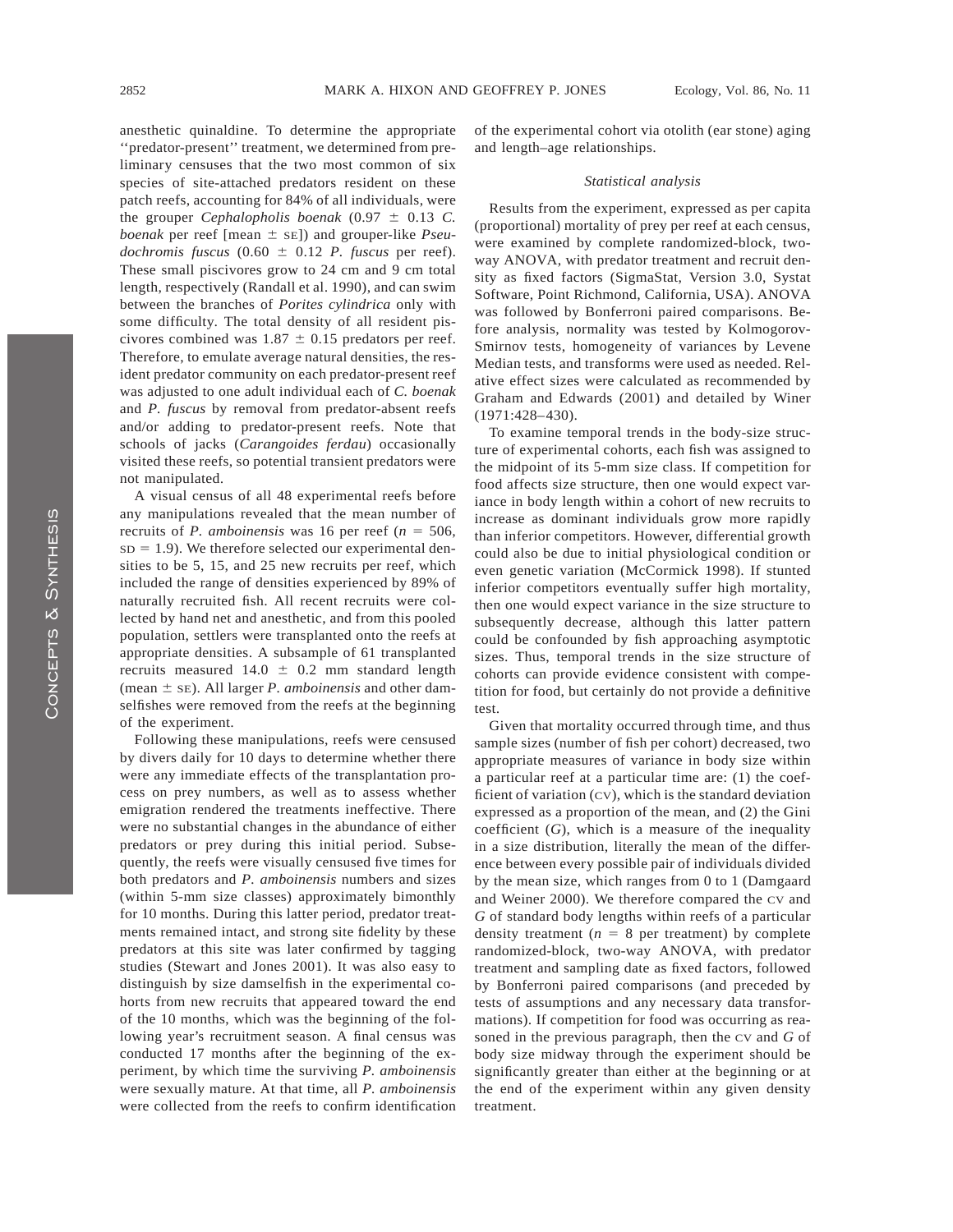

FIG. 3. Survivorship curves  $(log_{10})$  of experimental cohorts of *Pomacentrus amboinensis* in treatments where resident predators were present (solid symbols) or absent (open symbols). Each curve represents eight cohorts (mean  $\pm$  sE) spanning initial densities of 5, 15, or 25 new recruits per reef.

## RESULTS

#### *Mortality*

Survivorship curves showed that densities of experimental cohorts of *P. amboinensis*, both with and without resident predators, gradually converged over nearly 1.5 years (Fig. 3). Among the six experimental treatments (three initial densities of 5, 15, or 25 fish per reef  $\times$  2 predator presence–absence categories), final mean ( $\pm$ SE) densities ranged only from 2.00 ( $\pm$ 0.40) to 6.63 ( $\pm$ 0.80) fish per reef, displaying substantial convergence (Fig. 4A). By the end of the experiment, all remaining fish over 44 mm standard length  $(>\,95\%$ of all individuals) were sexually mature and there was a grand average of four adults per reef.

The final pattern of per capita mortality clearly matched Case 6 in Fig. 1. Mortality rates were initially examined from the start of the experiment to each subsequent census, since the focus was survival over the complete life-span of each cohort. Over the first 10 months of the experiment, mortality was density independent and not significantly different between predator-present and predator-absent reefs (for ANOVAs see Appendix B). However, by the end of the experiment, 17 months after the start, mortality was highly density dependent, even though there was still no significant effect of resident predators (Fig. 4B). Multiple comparisons revealed that 17-mo per capita mortality in the low-density treatment was significantly less than in the medium- and high-density treatments, which were not significantly different from each other. Effect sizes hovered near zero until the final census, which suggested that the effect of density per se (i.e., competition) increased dramatically over this period relative to the effect of predation (Fig. 5).

The appearance of density dependence only during the last seven months of the experiment led us to ex-

amine the course of mortality from 10 months (no significant pattern) to 17 months (significant density dependence). This ANOVA revealed that both predation and density had significant effects as the fish approached sexual maturity, evidenced by the effect sizes of both factors being substantial (Fig. 5). Comparing the results between zero and 17 months, with those between 10 and 17 months, we conclude that competition was the source of density dependence, with predation serving only as the proximate agent of death. In all ANOVAs, there was no significant interaction between the predation and competition treatments, indicating that the effect of competition was not modified by the presence of predators or vice versa.

#### *Size structure*

Variation in the size structure of *P. amboinensis* per reef, measured by both the CV and *G* of cohort body lengths, changed over the course of the experiment. Both measures tended to increase during the first half, then decline during the second half, especially in the high-density treatments (Fig. 6; see also Appendix C,



FIG. 4. Patterns of (A) recruit–adult relationships and (B) per capita mortality (cf. Fig. 1) of experimental cohorts of *Pomacentrus amboinensis* in the presence and absence of resident predators. Each symbol represents eight cohorts (mean  $\pm$  SE) spanning initial densities of 5, 15, or 25 new recruits per reef. See Appendix B for analyses of per capita mortality rates.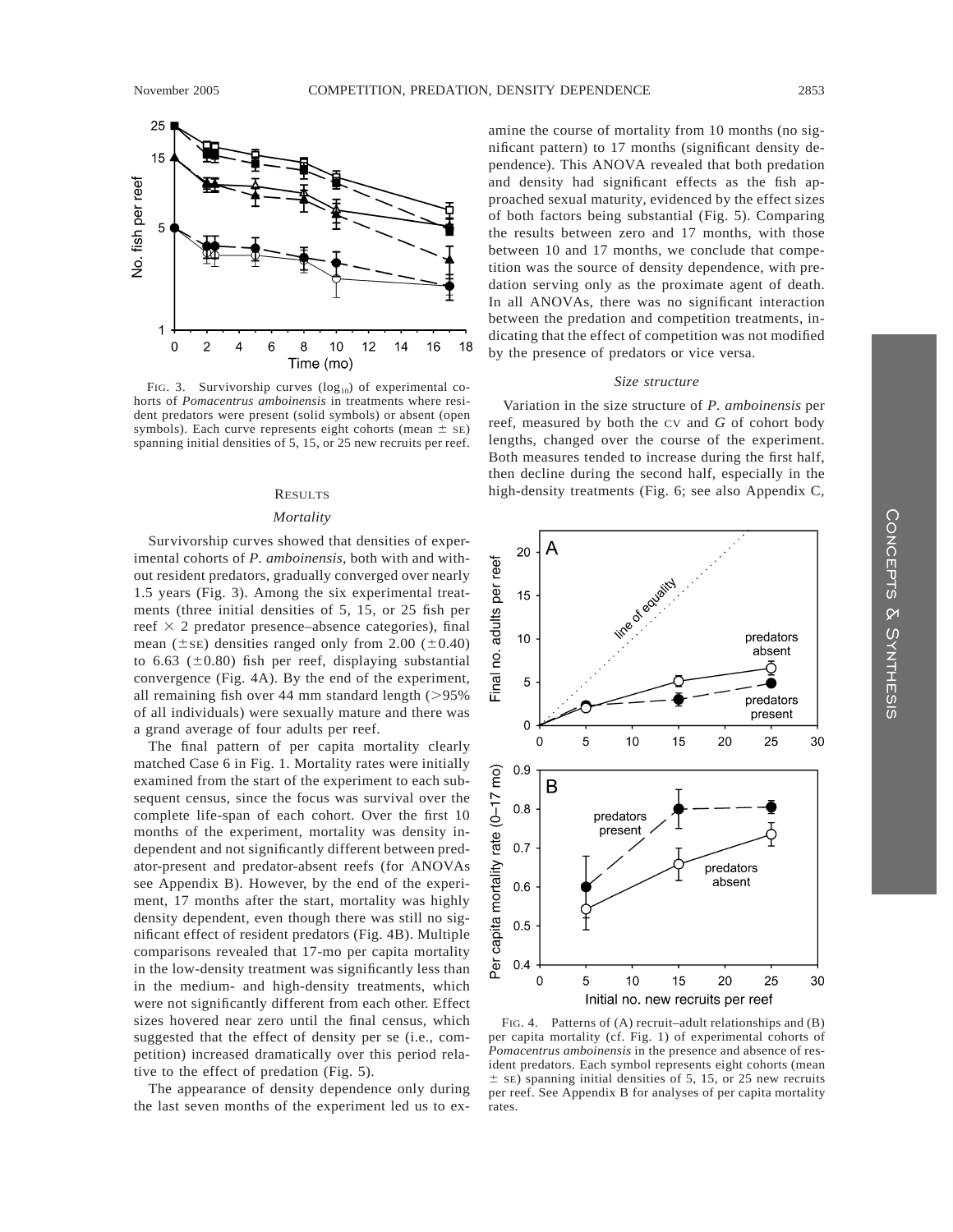

FIG. 5. Effect sizes  $(\omega^2)$  of density (open symbols) and predation (solid symbols) at different time intervals during the experiment. Circles are effect sizes from the start of the experiment until the indicated time post-settlement. Triangles are effect sizes from month 10 to the end of the experiment at month 17. Note that substantial effects are evident only toward the end of the experiment.

Fig. 1C). The overall temporal pattern was nonsignificant in the low-density treatment, significant in the medium-density treatment only for the CV measure, and highly significant for both the CV and *G* measures in the high-density treatment (for all ANOVAs see Appendix C). As with mortality rates, there was no significant effect of resident predators. Multiple comparisons revealed that significant changes in the CV measure occurred between the middle and end of the experiment in the medium-density treatments. In the high-density treatments, this change was significant between the beginning and middle of the experiment, as well as between the middle and end for both the CV and *G* measures. By the end of the experiment, remaining fish on all reefs combined averaged  $51.8 \pm$ 5.1 mm standard length (mean  $\pm$  sp,  $n = 189$ ), well less than the asymptotic size of about 80 mm standard length (Allen 1991).

## **DISCUSSION**

#### *Processes causing density-dependent mortality*

Density-dependent mortality in temperate and tropical demersal marine fishes, including both commercial fisheries species and unexploited species, is now well documented (reviews by Myers and Cadigan 1993, Hixon and Webster 2002, Myers 2002, Osenberg et al. 2002). However, the processes underlying this important source of population regulation are relatively little known. Density-dependent mortality of *P. amboinensis* was not detected during the first 10 months of our 17 mo experiment. During this initial period, far longer than previous experiments reviewed in Table 1, per capita mortality of new recruits was density independent, and there was no obvious effect of site-attached resident predators on survival of this planktivorous damselfish. Density-dependent mortality appeared in strength only during the last seven months of the experiment. The strength of density dependence was apparently neither determined by nor moderated by the presence of predators.

At face value, the short-term result was surprising because piscivores typically have rapid and substantial effects on populations and communities of coral-reef fishes (reviews by Hixon 1991, Hixon and Beets 1993, Hixon and Webster 2002). Why were resident predators ineffective in this system? First, the natural mean density of resident predators per reef at the time of our experiments was about half that observed in another experiment on the same reefs, although densities of *P. amboinensis* were comparable (Webster 2002). In that experiment, conducted in 1999, mortality of *P. amboinensis* recruits in the presence of predators was weakly density dependent within only 50 days. Second, the highly complex, branching coral comprising these reefs provided ample spatial refuges for small fish compared to experiments conducted on reefs dominated by massive corals (Fig. 7). Indeed, Beukers and Jones (1998) demonstrated experimentally for the ecologi-



FIG. 6. Change in (A) the coefficient of variation (CV) and (B) Gini coefficient (*G*) of body lengths within experimental cohorts of *Pomacentrus amboinensis* in high-density treatments where resident predators were present (solid symbols) or absent (open symbols). Each curve represents eight cohorts (mean  $\pm$  SE) of 25 new recruits per reef. See Appendix C, Fig. C1 for graphs of other density treatments and analyses.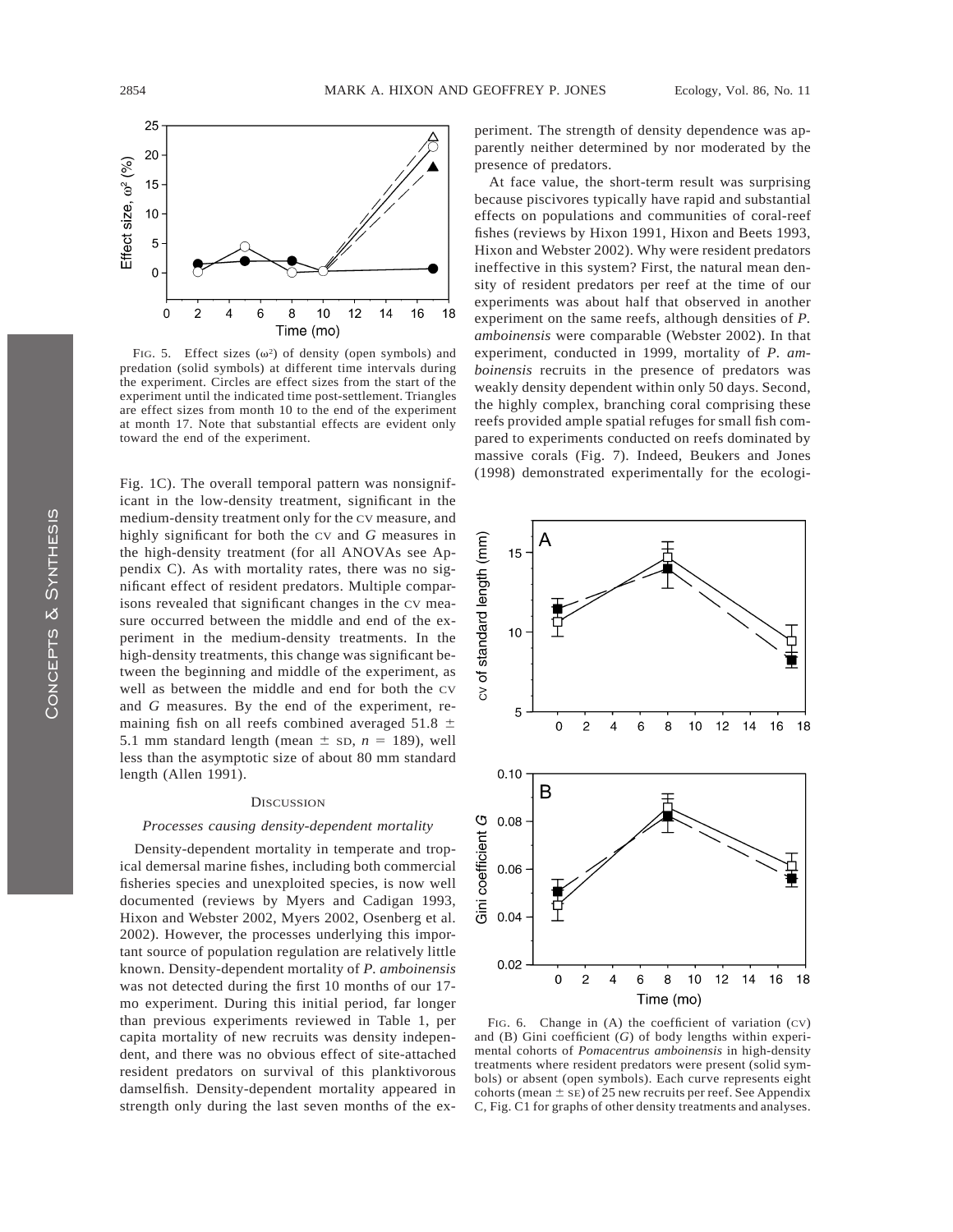

FIG. 7. (A) Patch reef of *Porites cylindrica* coral in the Lizard Island lagoon, used in the present experiment. (B) Patch reef of mostly *Porites astereoides* coral in the Bahamas, used in similar experiments (Hixon and Carr 1997, Carr et al. 2002). Note the relative availability of shelter for small fishes. In both photos, the coral heads are  $\sim$ 50–100 cm in diameter. Photos were taken by M. A. Hixon.

cally similar *P. moluccensis* at Lizard Island that increasing habitat complexity substantially reduced predation rates by resident piscivores (the same predator species that we studied). On reefs dominated by massive corals of relatively simple structure, piscivores rapidly induce strong density-dependent mortality on ecologically similar species of damselfish (Hixon and Carr 1997, Carr et al. 2002). Both Hixon and Carr (1997) and Forrester and Steele (2004) demonstrated experimentally that density-dependent mortality can disappear when prey refuges are abundant.

Regardless of the cause, the absence of effective predation explains why mortality was density independent during the first 10 months of the experiment. The other potential source of density-dependent mortality—competition—may take substantial time to manifest. Changes in body-size frequency distributions were consistent with exploitative competition for food, perhaps augmented by interference competition as the fish became sexually mature and social hierarchies developed (Jones 1987). Variance in the sizes of juveniles initially increased, significantly at high densities, indicating differential growth from an initial narrow range of recruit lengths to greater variation midway during the experiment. This pattern suggests either innate differences in growth rates among juveniles, or more likely, exploitative competition for planktonic food that did not initially manifest as increased mortality. Socially dominant juveniles grow faster than subordinates, as previously demonstrated for *P. amboinensis* (Jones 1987) and other planktivorous damselfishes (Stevenson 1972, Forrester 1991, Buston 2003). Fishes are well documented to remove nearly all the zooplankton flowing over coral reefs (Hamner et al. 1988, Hobson 1991, Motro et al. 2005), and reef fish undergo substantial increases in growth, earlier maturation, and increased fecundity in populations given supplemental food (Jones 1986, Forrester 1990, Jones and McCormick 2002).

By whatever specific mechanism, competition during the first half of the experiment  $(0-10 \text{ mo})$  was apparently strong enough to influence growth, but not survival, as documented previously for a variety of reef fishes, including other damselfishes (reviews by Jones 1991, Jones and McCormick 2002). Thus, had the experiment ended after 10 months, one could have concluded that *P. amboinensis* at Lizard Island undergoes density-independent mortality and therefore is recruitment limited (sensu, Doherty and Fowler 1994, Doherty 1998). This result advises caution regarding the interpretation of short-term experimental tests for density dependence (see Harrison and Cappuccino 1995).

During the last part of the experiment  $(10-17 \text{ mo})$ , strong density-dependent mortality emerged, and variance in fish sizes declined, especially in high-density treatments, so that each reef ultimately supported about four mature adults from the original cohort. These results indicate that exploitative and perhaps interference competition eventually became sufficiently severe that slow-growing fish, more vulnerable to predation, were removed by resident and/or transient predators (see also Forrester 1990). This interpretation is consistent with what has been called the ''growth-mortality hypothesis'' or ''stage-duration hypothesis,'' which predicts that increasing competition for food will increase the time required for small fish to grow to a size relatively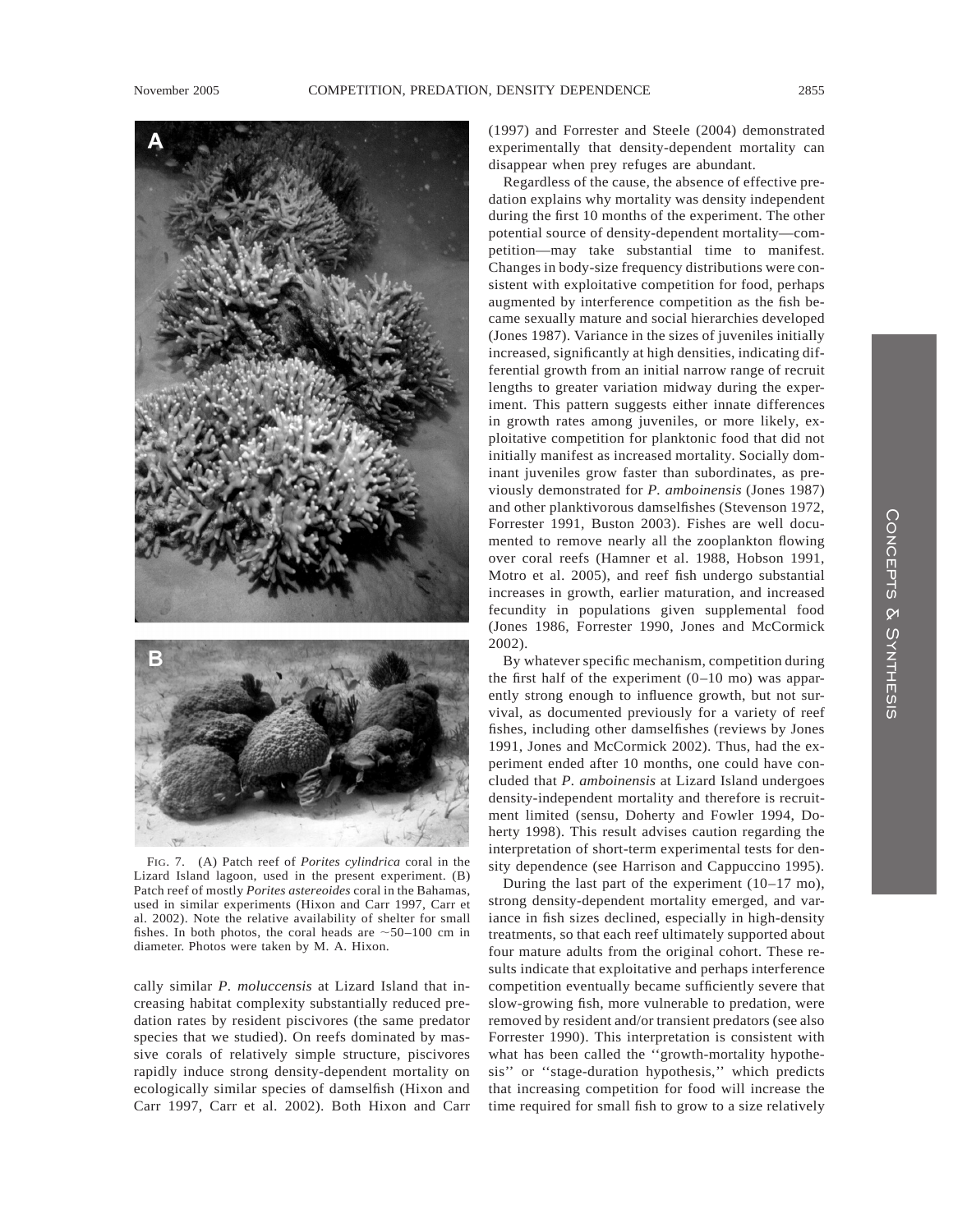

FIG. 8. Synthetic flowchart explaining how the interplay of competition, predation, and prey refuges determines the source of density-dependent mortality in demersal marine fishes. Numbered cases in circles refer to Fig. 1.

invulnerable to predation, thereby increasing overall mortality (reviews by Houde 1987, Sogard 1997). Additionally, it is conceivable (although we believe unlikely) that competition for prey refuges eventually became important as fish outgrew smaller holes in the reefs, thus becoming more vulnerable to predation. In any case, because the fish had not approached their asymptotic body size by the end of the experiment, it appears that the decline in size variation within cohorts was due to differential mortality. Overall, predation was apparently the proximate cause of death during our experiment, with competition being the ultimate cause of long-term density-dependent mortality.

#### *Synthesis*

Combined with similar previous experiments (Table 1), our results help to provide a conceptual framework regarding the interplay of competition, predation, and prey refuges in causing density-dependent post-settlement mortality in demersal marine fishes and similar species. Fig. 8 illustrates the circumstances leading to the alternative experimental outcomes described in Fig. 1. Assuming the experiment runs long enough to demonstrate the absence of density-dependent post-settlement mortality, the density independent null outcome (Case 1) suggests extreme recruitment limitation. In such cases, population regulation must occur elsewhere in the local population or metapopulation via density-

dependent fecundity or perhaps presettlement density dependence during the larval stage (Hixon and Webster 2002, Hixon et al. 2002, Sandin and Pacala 2005*a*). Available evidence suggests that the latter is rare in marine fish larvae (Houde 1987, Bailey and Houde 1989, Heath 1992). Recruitment limitation may be due to low larval supply (Doherty and Fowler 1994, Doherty 1998, 2002) and/or high density-independent post-settlement mortality due to predation, physical disturbance, or other abiotic factors (Caley 1998, Levin 1998).

#### *Ramifications for marine fisheries*

Including our study, four of the six cases illustrated in Figs. 1 and 8 have now been demonstrated for demersal marine fishes (Table 1). This growing body of evidence indicates that predation on new recruits, whether or not competition is also involved, is the primary source of density-dependent mortality in most species. This conclusion corroborates earlier hypotheses that a source of density-dependent mortality in exploited marine populations is predation on juveniles (Sissenwine 1984, Rothschild 1986, Houde 1987, Myers and Cadigan 1993, Bailey 1994). If generally applicable, this finding contradicts a foundational assumption of conventional single-species fisheries biology: that intraspecific competition alone is the source of demographic density dependence (historical review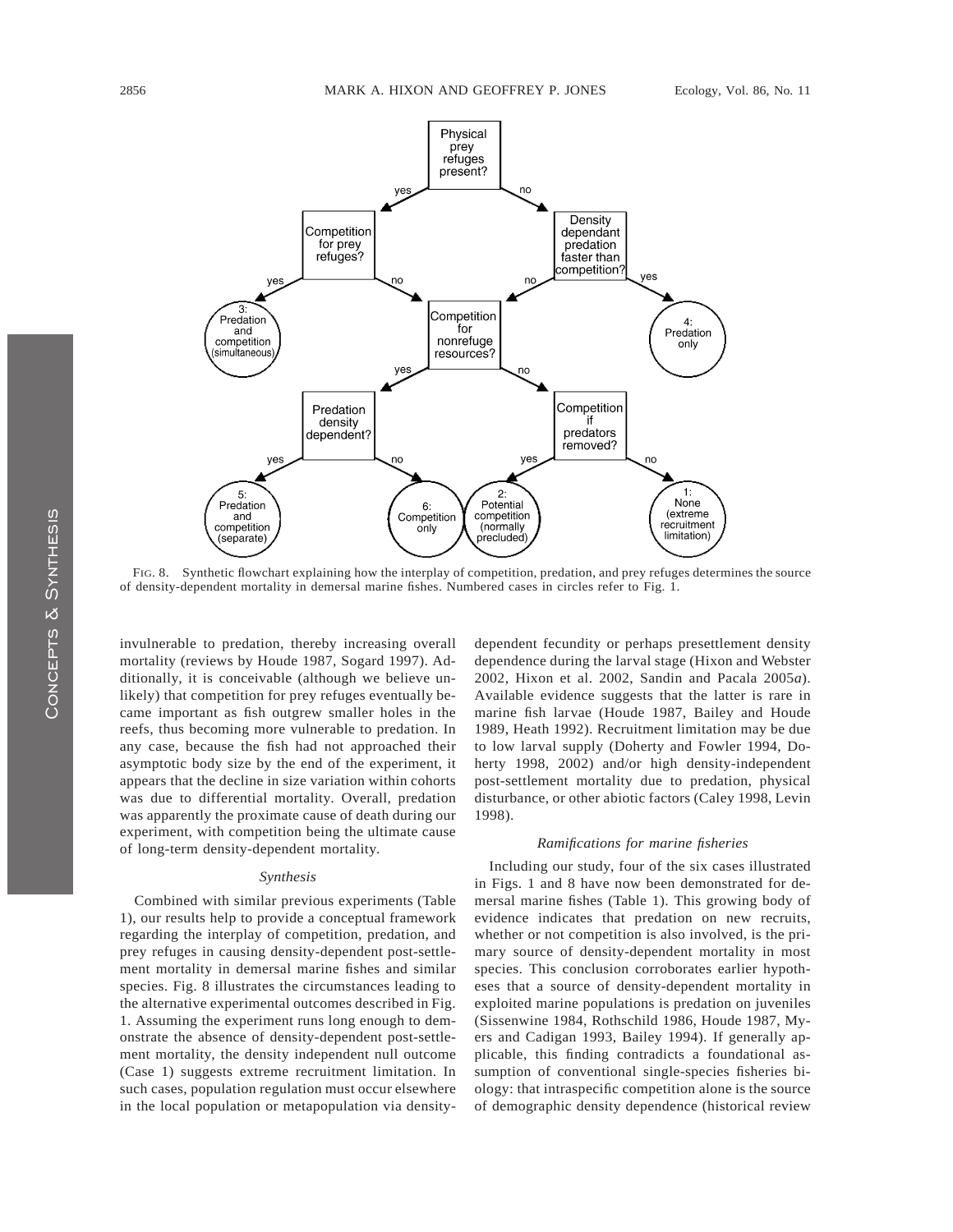by Smith 1994). The results of the present experiment suggest that this assumption may be true for demersal species only when prey refuges are not limiting or predators are rare.

If predation is a major source of population regulation in marine fishes, then overfishing of predatory species, as appears to be rampant worldwide (e.g., Myers and Worm 2003, Ward and Myers 2005), could result in destabilization of population dynamics of prey species by removing an important source of density dependence (see also Pimm and Hyman 1987).

All told, the source of density-dependent mortality in marine fishes, and probably other species with similar life histories, is seldom a simple either/or dichotomy between competition and predation, but rather a rich system-specific interplay of these interactions in the context of variable recruitment, habitat structure, and abiotic conditions. The consequences of neither incorporating interactions among multiple species into fisheries models, nor otherwise implementing ecosystem-based management (Pikitch et al. 2004), are reflected in the global crisis in marine fisheries.

#### **ACKNOWLEDGMENTS**

We thank J. Beukers-Stewart, B. Beukers-Stewart, and C. Syms for field assistance, the Lizard Island Research Station for hosting our study, and M. Webster for Fig. 2. The manuscript benefited from constructive comments by D. Johnson, C. Stallings, and two anonymous reviewers. MAH was supported by NSF Grant OCE-92–17163 and a Fulbright Senior Scholar Award during field work, and by NSF Grant OCE-00–93976 during preparation of the manuscript. GPJ acknowledges support from the Australian Research Council Large Grants Scheme. Authorship is equal.

#### LITERATURE CITED

- Abrams, P. A., and L. R. Ginzburg. 2000. The nature of predation: prey dependent, ratio dependent or neither? Trends in Ecology and Evolution **15**:337–341.
- Allen, G. R. 1991. Damselfishes of the world. Mergus Publishers, Melle, Germany.
- Anderson, T. W. 2001. Predator responses, prey refuges, and density-dependent mortality of a marine fish. Ecology **82**: 245–257.
- Armsworth, P. R. 2002. Recruitment limitation, population regulation, and larval connectivity in reef fish metapopulations. Ecology **83**:1092–1104.
- Bailey, K. M. 1994. Predation on juvenile flatfish and recruitment variability. Netherlands Journal of Sea Research **32**:175–189.
- Bailey, K. M., and E. D. Houde. 1989. Predation on eggs and larvae of marine fishes and the recruitment problem. Advances in Marine Biology **25**:1–83.
- Beukers, J. S., and G. P. Jones. 1998. Habitat complexity modifies the impact of piscivores on a coral reef fish population. Oecologia **114**:50–59.
- Booth, D. J. 1995. Juvenile groups in a coral-reef damselfish: density-dependent effects on individual fitness and demography. Ecology **76**:91–106.
- Buston, P. 2003. Size and growth modification in clownfish. Nature **424**:145–146.
- Caley, M. J. 1998. Age-specific mortality rates in reef fishes: evidence and implications. Australian Journal of Ecology **23**:241–245.
- Caley, M. J., M. H. Carr, M. A. Hixon, T. P. Hughes, G. P. Jones, and B. A. Menge. 1996. Recruitment and the local

dynamics of open marine populations. Annual Review of Ecology and Systematics **27**:477–500.

- Carr, M. H., T. W. Anderson, and M. A. Hixon. 2002. Biodiversity, population regulation, and the stability of coralreef fish communities. Proceedings of the National Academy of Sciences **99**:11241–11245.
- Chase, J. M., P. A. Abrams, J. P. Grover, S. Diehl, P. Chesson, R. D. Holt, S. A. Richards, R. M. Nisbet, and T. J. Case. 2002. The interaction between predation and competition: a review and synthesis. Ecology Letters **5**:302–315.
- Chesson, P. L. 1998. Recruitment limitation: a theoretical perspective. Australian Journal of Ecology **23**:234–240.
- Connell, J. H. 1975. Some mechanisms producing structure in natural communities: a model and evidence from field experiments. Pages 460–490 *in* M. L. Cody and J. A. Diamond, editors. Ecology and evolution of communities. Belknap-Harvard University Press, Cambridge, Massachusetts, USA.
- Connell, S. D. 1998. Effects of predators on growth, mortality and abundance of a juvenile reef-fish: evidence from manipulations of predator and prey abundance. Marine Ecology Progress Series **169**:251–261.
- Damgaard, C., and J. Weiner. 2000. Describing inequality in plant size or fecundity. Ecology **81**:1139–1142.
- Doherty, P. J. 1998. Recruitment limitation: definitions, predictions and tests. Pages 129–131 *in* G. P. Jones, P. J. Doherty, B. D. Mapstone, and L. Howlett, editors. Reef fish '95: recruitment and population dynamics of coral reef fishes. CRC Reef Research Center, Townsville, Australia.
- Doherty, P. J. 2002. Variable replenishment and the dynamics of reef fish populations. Pages 327–355 *in* P. F. Sale, editor. Coral reef fishes: dynamics and diversity in a complex ecosystem. Academic Press, San Diego, California, USA.
- Doherty, P., and A. Fowler. 1994. An empirical test of recruitment limitation in a coral reef fish. Science **263**:935– 939.
- Forrester, G. E. 1990. Factors influencing the juvenile demography of a coral reef fish. Ecology **71**:1666–1681.
- Forrester, G. E. 1991. Social rank, individual size and group composition as determinants of food consumption by humbug damselfish, *Dascyllus aruanus*. Animal Behaviour **42**: 701–711.
- Forrester, G. E., and M. A. Steele. 2000. Variation in the presence and cause of density-dependent mortality in three species of reef fishes. Ecology **81**:2416–2427.
- Forrester, G. E., and M. A. Steele. 2004. Predators, prey refuges, and the spatial scaling of density-dependent prey mortality. Ecology **85**:1332–1342.
- Graham, M. H., and M. S. Edwards. 2001. Statistical significance versus fit: estimating the importance of individual factors in ecological analysis of variance. Oikos **93**:505– 513.
- Gurevitch, J., J. A. Morrison, and L. V. Hedges. 2000. The interaction between competition and predation: a metaanalysis of field experiments. American Naturalist **155**: 435–453.
- Hamner, W. M., M. S. Jones, J. H. Carleton, I. R. Hauri, and D. M. Williams. 1988. Zooplankton, planktivorous fish, and water currents on a windward reef face: Great Barrier Reef, Australia. Bulletin of Marine Science **42**:459–479.
- Harrison, S., and N. Cappuccino. 1995. Using density-manipulation experiments to study population regulation. Pages 131–147 *in* N. Cappuccino and P. W. Price, editors. Population dynamics: new approaches and synthesis. Academic Press, San Diego, California, USA.
- Heath, M. R. 1992. Field investigations of the early life stages of marine fish. Advances in Marine Biology **28**:1–174.
- Hixon, M. A. 1991. Predation as a process structuring coral reef fish communities. Pages 475–508 *in* P. F. Sale, editor.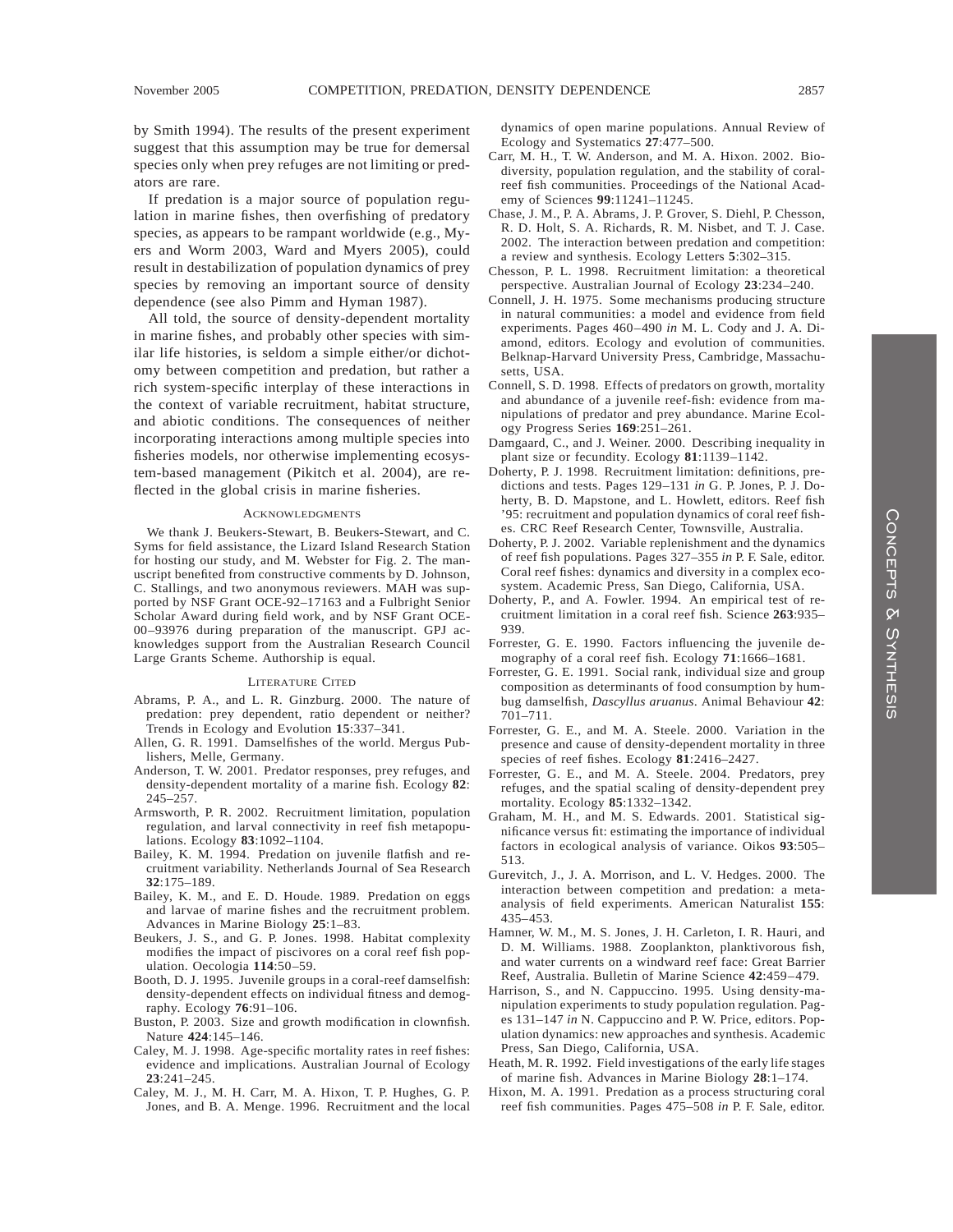The ecology of fishes on coral reefs. Academic Press, San Diego, California, USA.

- Hixon, M. A. 1998. Population dynamics of coral-reef fishes: controversial concepts and hypotheses. Australian Journal of Ecology **23**:192–201.
- Hixon, M. A., and J. P. Beets. 1993. Predation, prey refuges, and the structure of coral-reef fish assemblages. Ecological Monographs **63**:77–101.
- Hixon, M. A., and M. H. Carr. 1997. Synergistic predation, density dependence, and population regulation in marine fish. Science **277**:946–949.
- Hixon, M. A., S. W. Pacala, and S. A. Sandin. 2002. Population regulation: historical context and contemporary challenges of open vs. closed systems. Ecology **83**:1490– 1508.
- Hixon, M. A., and M. S. Webster. 2002. Density dependence in reef fish populations. Pages 303–325 *in* P. F. Sale, editor. Coral reef fishes: dynamics and diversity in a complex ecosystem. Academic Press, San Diego, California, USA.
- Hobson, E. S. 1991. Trophic relationships of fishes specialized to feed on zooplankters above coral reefs. Pages 69– 95 *in* P. F. Sale, editor. The ecology of fishes on coral reefs. Academic Press, San Diego, California, USA.
- Holbrook, S. J., and R. J. Schmitt. 2002. Competition for shelter space causes density-dependent predation mortality in damselfishes. Ecology **83**:2855–2868.
- Houde, E. D. 1987. Fish early life dynamics and recruitment variability. American Fisheries Society Symposium Series **2**:17–29.
- Jeffries, M. J., and J. H. Lawton. 1984. Enemy free space and the structure of ecological communities. Biological Journal of the Linnean Society **23**:269–286.
- Johnson, D. W. *In press*. Density dependence in marine fish populations revealed by small-scale experiments and largescale observations. Ecology.
- Jones, G. P. 1986. Food availability affects growth in a coral reef fish. Oecologia **70**:136–139.
- Jones, G. P. 1987. Competitive interactions among adults and juveniles in a coral reef fish. Ecology **68**:1534–1547.
- Jones, G. P. 1991. Postrecruitment processes in the ecology of coral reef fish populations: a multifactorial perspective. Pages 294–328 *in* P. F. Sale, editor. The ecology of fishes on coral reefs. Academic Press, San Diego, California, USA.
- Jones, G. P., and M. I. McCormick. 2002. Interaction between energetic and numerical processes in the ecology of coral reef fish populations. Pages 221–238 *in* P. F. Sale, editor. Coral reef fishes: dynamics and diversity in a complex ecosystem. Academic Press, San Diego, California, USA.
- Levin, P. S. 1998. The significance of variable and densityindependent post-recruitment mortality in local populations of reef fishes. Australian Journal of Ecology **23**:246–251.
- McCormick, M. I. 1998. Condition and growth of reef fish at settlement: is it important? Australian Journal of Ecology **23**:258–264.
- Motro, R., I. Ayalon, and A. Genin. 2005. Near-bottom depletion of zooplankton over coral reefs: III: vertical gradient of predation pressure. Coral Reefs **24**:95–98.
- Murdoch, W. W., and A. Oaten. 1975. Predation and population stability. Advances in Ecological Research **9**:1–132.
- Myers, R. A. 2002. Recruitment: understanding density-dependence in fish populations. Pages 123–148 *in* P. J. B. Hart and J. D. Reynolds, editors. Handbook of fish biology and fisheries. 1. Fish biology. Blackwell Science, Malden, Massachusetts, USA.
- Myers, R. A., and N. G. Cadigan. 1993. Density-dependent juvenile mortality in marine demersal fish. Canadian Journal of Fisheries and Aquatic Sciences **50**:1576–1590.
- Myers, R. A., and B. Worm. 2003. Rapid worldwide depletion of predatory fish communities. Nature **423**:281–283.
- Osenberg, C. W., C. M. S. Mary, R. J. Schmitt, S. J. Holbrook, P. Chesson, and B. Byrne. 2002. Rethinking ecological inference: density dependence in reef fishes. Ecology Letters **5**:715–721.
- Osenberg, C. W., and G. G. Mittelbach. 1996. The relative importance of resource limitation and predator limitation in food chains. Pages 134–148 *in* G. A. Polis and K. O. Winemiller, editors. Food webs: interaction of patterns and dynamics. Chapman and Hall, New York, New York, USA.
- Pikitch, E. K., et al. 2004. Ecosystem-based fishery management. Science **305**:346–347.
- Pimm, S. L., and J. B. Hyman. 1987. Ecological stability in the context of multispecies fisheries. Canadian Journal of Fisheries and Aquatic Sciences **44**:84–94.
- Polis, G. A., C. A. Myers, and R. D. Holt. 1989. The ecology and evolution of intraguild predation: potential competitors that eat each other. Annual Review of Ecology and Systematics **20**:297–330.
- Randall, J. E., G. R. Allen, and R. C. Steene. 1990. Fishes of the Great Barrier Reef and Coral Sea. University of Hawaii Press, Honolulu, Hawaii, USA.
- Rothschild, B. J. 1986. Dynamics of marine fish populations. Harvard University Press, Cambridge, Massachusetts, USA.
- Sandin, S. A., and S. W. Pacala. 2005*a*. Demographic theory of coral reef fish populations with stochastic recruitment: comparing sources of population regulation. American Naturalist **165**:107–119.
- Sandin, S. A., and S. W. Pacala. 2005*b*. Fish aggregation results in inversely density-dependent predation on continuous coral reefs. Ecology **86**:1520–1530.
- Schmitt, R. J., S. J. Holbrook, and C. W. Osenberg. 1999. Quantifying the effects of multiple processes on local abundance: a cohort approach for open populations. Ecology Letters **2**:294–303.
- Shima, J. S. 2002. Mechanisms of density- and number-dependent population regulation of a coral-reef fish. Marine and Freshwater Research **53**:175–179.
- Sih, A., P. Crowley, M. McPeek, J. Petranka, and K. Strohmeier. 1985. Predation, competition, and prey communities: a review of field experiments. Annual Review of Ecology and Systematics **16**:269–311.
- Sih, A., G. Englund, and D. Wooster. 1998. Emergent impacts of multiple predators on prey. Trends in Ecology and Evolution **13**:350–355.
- Sissenwine, M. P. 1984. Why do fish populations vary? Pages 59–94 *in* R. M. May, editor. Exploitation of marine communities. Springer-Verlag, Berlin, Germany.
- Smith, T. D. 1994. Scaling fisheries: the science of measuring the effects of fishing, 1855–1955. Cambridge University Press, Cambridge, UK.
- Sogard, S. M. 1997. Size-selective mortality in the juvenile stage of teleost fish: a review. Bulletin of Marine Science **60**:1129–1157.
- Stevenson, R. A. 1972. Regulation of feeding behavior of the bicolor damselfish (*Eupomacentrus partitus* Poey) by environmental factors. Pages 278–302 *in* H. E. Winn and B. L. Olla, editors. Behavior of marine animals. Volume 2. Vertebrates. Plenum, New York, New York, USA.
- Stewart, B. D., and G. P. Jones. 2001. Associations between the abundance of piscivorous fishes and their prey on coral reefs: implications for prey-fish mortality. Marine Biology **138**:383–397.
- Taylor, R. J. 1984. Predation. Chapman and Hall, London, UK.
- Ward, P., and R. A. Myers. 2005. Shifts in open-ocean fish communities coinciding with the commencement of commercial fishing. Ecology **86**:835–847.
- Webster, M. S. 2002. Role of predators in the early post-